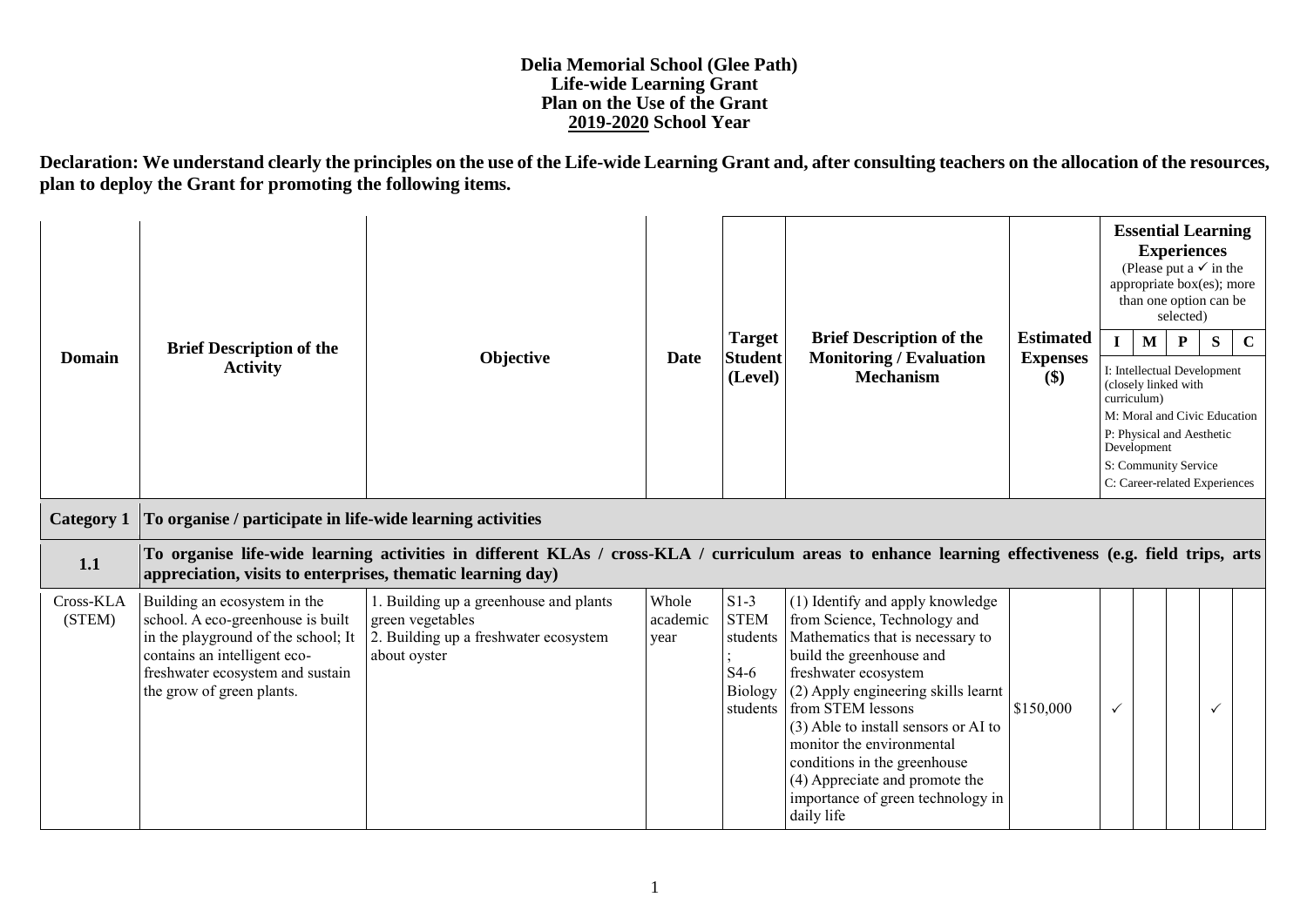| <b>Domain</b> | <b>Brief Description of the</b><br><b>Activity</b>                                                                                                                                                                                                                                                                                                                                                                 | Objective                                                                                                                                                                                                             | <b>Date</b>                    | <b>Target</b><br><b>Student</b><br>(Level) | <b>Brief Description of the</b><br>Monitoring / Evaluation<br><b>Mechanism</b>                                                                                                                    | <b>Estimated</b><br><b>Expenses</b><br>$(\$)$ | $\mathbf I$ | <b>Essential Learning</b><br><b>Experiences</b><br>(Please put a $\checkmark$ in the<br>appropriate box(es); more<br>than one option can be<br>$\mathbf{M}$<br>I: Intellectual Development<br>(closely linked with<br>curriculum)<br>M: Moral and Civic Education<br>P: Physical and Aesthetic<br>Development<br>S: Community Service<br>C: Career-related Experiences | selected)<br>${\bf P}$ | S            | $\mathbf{C}$ |
|---------------|--------------------------------------------------------------------------------------------------------------------------------------------------------------------------------------------------------------------------------------------------------------------------------------------------------------------------------------------------------------------------------------------------------------------|-----------------------------------------------------------------------------------------------------------------------------------------------------------------------------------------------------------------------|--------------------------------|--------------------------------------------|---------------------------------------------------------------------------------------------------------------------------------------------------------------------------------------------------|-----------------------------------------------|-------------|------------------------------------------------------------------------------------------------------------------------------------------------------------------------------------------------------------------------------------------------------------------------------------------------------------------------------------------------------------------------|------------------------|--------------|--------------|
| 1.2           | To organise diversified life-wide learning activities to cater for students' interests and abilities for stretching students' potential and nurturing in students<br>positive values and attitudes (e.g. activities on multiple intelligences; physical, aesthetic and cultural activities; leadership training; service learning; clubs<br>and societies; school team training; uniformed groups; military camps) |                                                                                                                                                                                                                       |                                |                                            |                                                                                                                                                                                                   |                                               |             |                                                                                                                                                                                                                                                                                                                                                                        |                        |              |              |
|               | Leadership Training Activities                                                                                                                                                                                                                                                                                                                                                                                     | o Enhance leadership skills,<br>communication skills and public<br>speaking skills<br>o Enhance students' collaboration                                                                                               | One to<br>two time<br>per term | $S2-S5$<br>students                        | o Students who join the<br>programme could organise at<br>least one event for other<br>students; or<br>o Students who join the<br>programme could be the role<br>models (like prefects) at school | \$20,000                                      |             | $\checkmark$                                                                                                                                                                                                                                                                                                                                                           |                        | $\checkmark$ | $\checkmark$ |
|               | ECA Clubs, School Team<br>Training and Uniform Units,<br>Performance and Competitions<br>Coaches' salary<br>Materials needed in all<br>$\sim$<br>clubs and teams<br>Material needed in<br>performance<br>Transportation subsidies                                                                                                                                                                                  | o Explore students' different talents and<br>interests<br>o Build relationships among student<br>o Enhance students' social skills                                                                                    | Whole<br>academic<br>year      | $S1-S6$                                    | o No. of students for each club<br>o No. of hours of training /<br>activities<br>o Awards received this year                                                                                      | \$100,000                                     |             | $\checkmark$                                                                                                                                                                                                                                                                                                                                                           | $\checkmark$           | $\checkmark$ | $\checkmark$ |
|               | Life Planning Activities<br>Talks<br>$\overline{\phantom{a}}$<br>Learning Portfolio<br>Visits to different<br>organisation / companies<br>Materials for organising<br>relative activities                                                                                                                                                                                                                          | o Cater different learning needs<br>o Empower the students to make informed<br>choices<br>o Enrich students' career-related exposure academic<br>and experience<br>o Enhance students' career-related<br>competencies | Whole<br>year                  | $S1-S6$                                    | o Post-event Evaluation forms<br>o Students' Learning Portfolio                                                                                                                                   | \$30,000                                      |             | ✓                                                                                                                                                                                                                                                                                                                                                                      |                        |              | $\checkmark$ |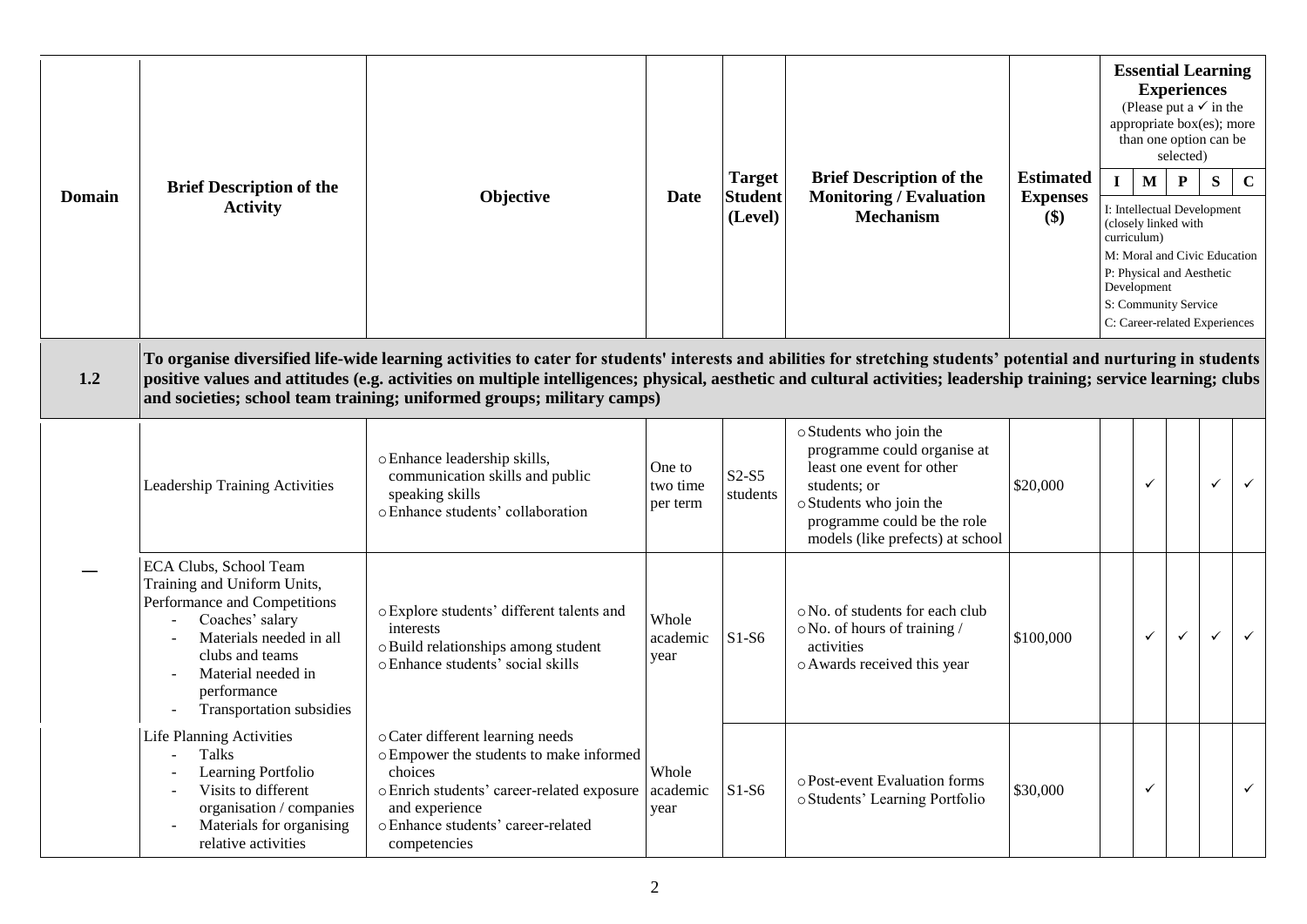| <b>Domain</b> | <b>Brief Description of the</b><br><b>Activity</b>                                                                                                                                                                                                                                                                          | Objective                                                                                                                                                                                                                                                                                                                                      | Date                      | <b>Target</b><br><b>Student</b><br>(Level) | <b>Brief Description of the</b><br><b>Monitoring / Evaluation</b><br><b>Mechanism</b>                 | <b>Estimated</b><br><b>Expenses</b><br>\$) | $\mathbf I$  | <b>Essential Learning</b><br><b>Experiences</b><br>(Please put a $\checkmark$ in the<br>appropriate box(es); more<br>than one option can be<br>selected)<br>$\mathbf C$<br>$\mathbf{M}$<br>$\mathbf{P}$<br>${\bf S}$<br>I: Intellectual Development<br>(closely linked with<br>curriculum)<br>M: Moral and Civic Education<br>P: Physical and Aesthetic<br>Development<br>S: Community Service<br>C: Career-related Experiences |              |              |              |
|---------------|-----------------------------------------------------------------------------------------------------------------------------------------------------------------------------------------------------------------------------------------------------------------------------------------------------------------------------|------------------------------------------------------------------------------------------------------------------------------------------------------------------------------------------------------------------------------------------------------------------------------------------------------------------------------------------------|---------------------------|--------------------------------------------|-------------------------------------------------------------------------------------------------------|--------------------------------------------|--------------|---------------------------------------------------------------------------------------------------------------------------------------------------------------------------------------------------------------------------------------------------------------------------------------------------------------------------------------------------------------------------------------------------------------------------------|--------------|--------------|--------------|
|               |                                                                                                                                                                                                                                                                                                                             | o Develop students' lifelong learning<br>skills                                                                                                                                                                                                                                                                                                |                           |                                            |                                                                                                       |                                            |              |                                                                                                                                                                                                                                                                                                                                                                                                                                 |              |              |              |
| 1.3           | To organise or participate in non-local exchange activities or competitions to broaden students' horizons                                                                                                                                                                                                                   |                                                                                                                                                                                                                                                                                                                                                |                           |                                            |                                                                                                       |                                            |              |                                                                                                                                                                                                                                                                                                                                                                                                                                 |              |              |              |
|               | <b>Study Tours</b><br>Dare2Serve Nepal<br>$\overline{a}$<br><b>Education Study Tour</b><br><b>Trade Fair Switzerland</b><br>Study Tour 2019 -2020<br>Cricket team tour of<br>$\blacksquare$<br>Malaysia<br><b>Greek Mythology Study</b><br>Tour to Athens 2020<br>Paris Portfolio Study<br>$\overline{\phantom{a}}$<br>Tour | o Strengthen the students' self-<br>management skills<br>o Gain a global horizon<br>o Compare the lifestyle, cultural<br>differences, etc between Hong Kong<br>and other counties<br>o Develop self-reflection skills<br>o Shoulder responsibilities in helping<br>juniors<br>o Develop the students' senses of<br>empathy and act accordingly | Whole<br>academic<br>year | $S2-S5$                                    | o Teachers' reports on study<br>tours<br>o School publication<br>o Students' and parents'<br>comments | \$456,000                                  | $\checkmark$ | $\checkmark$                                                                                                                                                                                                                                                                                                                                                                                                                    | $\checkmark$ | $\checkmark$ | $\checkmark$ |
| 1.4           | <b>Others</b>                                                                                                                                                                                                                                                                                                               |                                                                                                                                                                                                                                                                                                                                                |                           |                                            |                                                                                                       |                                            |              |                                                                                                                                                                                                                                                                                                                                                                                                                                 |              |              |              |
|               |                                                                                                                                                                                                                                                                                                                             |                                                                                                                                                                                                                                                                                                                                                |                           |                                            |                                                                                                       |                                            |              |                                                                                                                                                                                                                                                                                                                                                                                                                                 |              |              |              |
|               |                                                                                                                                                                                                                                                                                                                             |                                                                                                                                                                                                                                                                                                                                                |                           |                                            | <b>Estimated Expenses for Category 1</b>                                                              | \$756,000                                  |              |                                                                                                                                                                                                                                                                                                                                                                                                                                 |              |              |              |